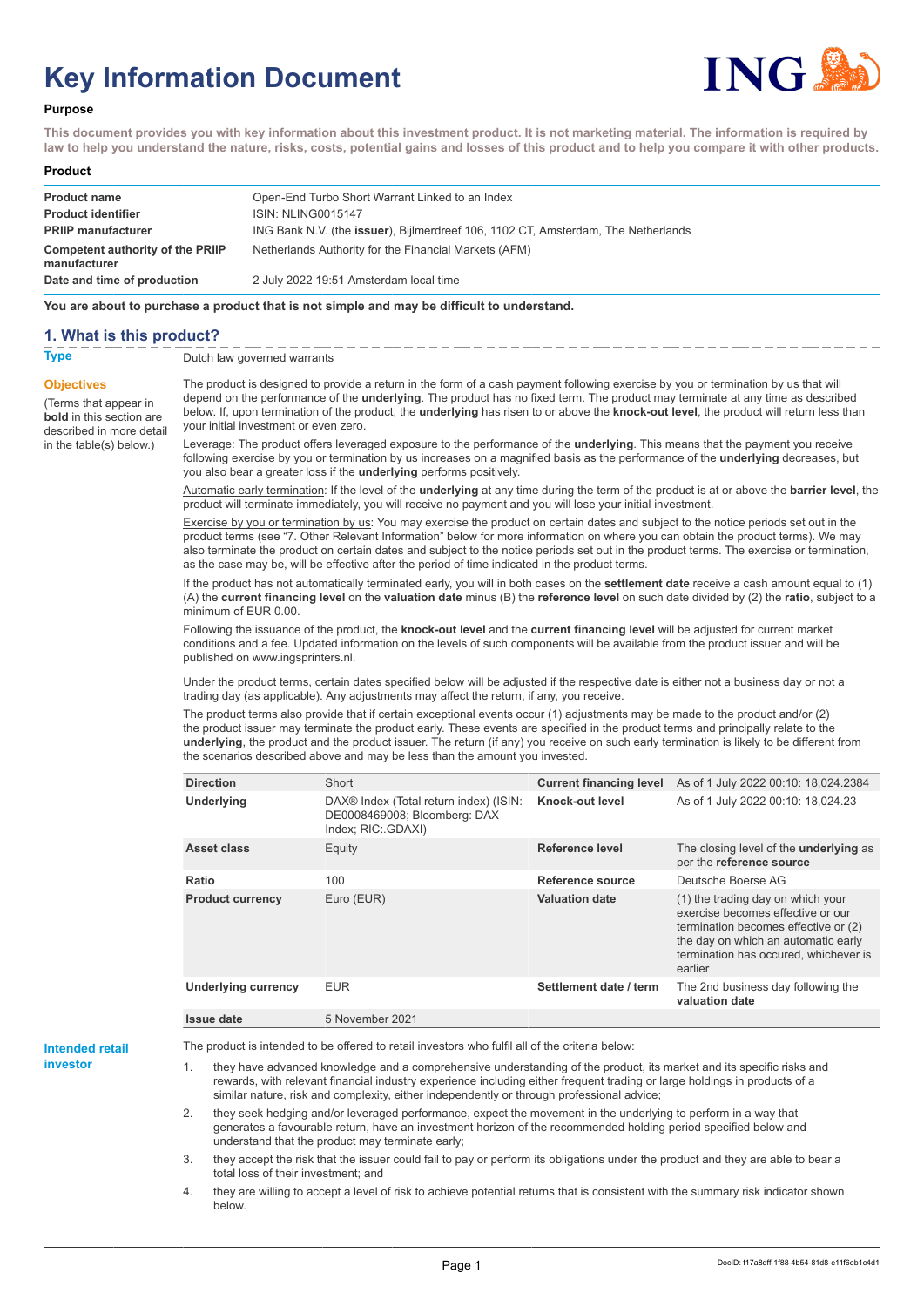# **2. What are the risks and what could I get in return?**

**Risk indicator**

**Performance scenarios**



thereto as specified in the section "7. Other relevant information" below.

#### **Market developments in the future cannot be accurately predicted. The scenarios shown are only an indication of some of the possible outcomes based on recent returns. Actual returns could be lower.**

| <b>Investment: EUR 10,000</b> |                                                                           |                              |
|-------------------------------|---------------------------------------------------------------------------|------------------------------|
| <b>Scenarios</b>              |                                                                           | 1 day                        |
|                               |                                                                           | (Recommended holding period) |
| <b>Stress scenario</b>        | What you might get back after costs<br>Percentage return (not annualised) | EUR 7.124.52<br>$-28.75%$    |
| Unfavourable scenario         | What you might get back after costs<br>Percentage return (not annualised) | EUR 9,203.83<br>$-7.96\%$    |
| <b>Moderate scenario</b>      | What you might get back after costs<br>Percentage return (not annualised) | EUR 9.492.08<br>$-5.08\%$    |
| <b>Favourable scenario</b>    | What you might get back after costs<br>Percentage return (not annualised) | EUR 9,838.21<br>$-1.62%$     |

The average returns shown in the above table are not annualised, which means they may not be comparable to the average returns shown in other key information documents.

This table shows the money you could get back over the next day under different scenarios, assuming that you invest EUR 10,000.

The scenarios shown illustrate how your investment could perform. The recommended holding period for this product is less than one year. The figures are therefore not calculated on a per year basis, but for the recommended holding period. Figures in this section and "4. What are the costs?" are therefore not comparable with figures given for products with a recommended holding period of at least one year. The scenarios presented are an estimate of future performance based on evidence from the past on how the value of this investment varies, and are not an exact indicator. What you get will vary depending on how the market performs and how long you keep the product. The stress scenario shows what you might get back in extreme market circumstances, and it does not take into account the situation where we are not able to pay you.

This product cannot be easily cashed in. This means it is difficult to estimate how much you would get back if you cash in before the recommended holding period. You will either be unable to cash in early or you will have to pay high costs or make a large loss if you do so.

The figures shown include all the costs of the product itself, but may not include all the costs that you pay to your advisor or distributor. The figures do not take into account your personal tax situation, which may also affect how much you get back.

Buying this product holds that you think the level of the underlying will decrease.

Your maximum loss would be that you will lose your investment.

## **3. What happens if ING Bank N.V. is unable to pay out?**

You are exposed to the risk that the issuer might be unable to meet its obligations in connection with the product for instance in the event of bankruptcy or an official directive for resolution action. This may materially adversely affect the value of the product and could lead to you losing some or all of your investment in the product. The product is not a deposit and as such is not covered by any deposit protection scheme.

### **4. What are the costs?**

The Reduction in Yield (RIY) shows what impact the total costs you pay will have on the investment return you might get. The total costs take into account one-off, ongoing and incidental costs.